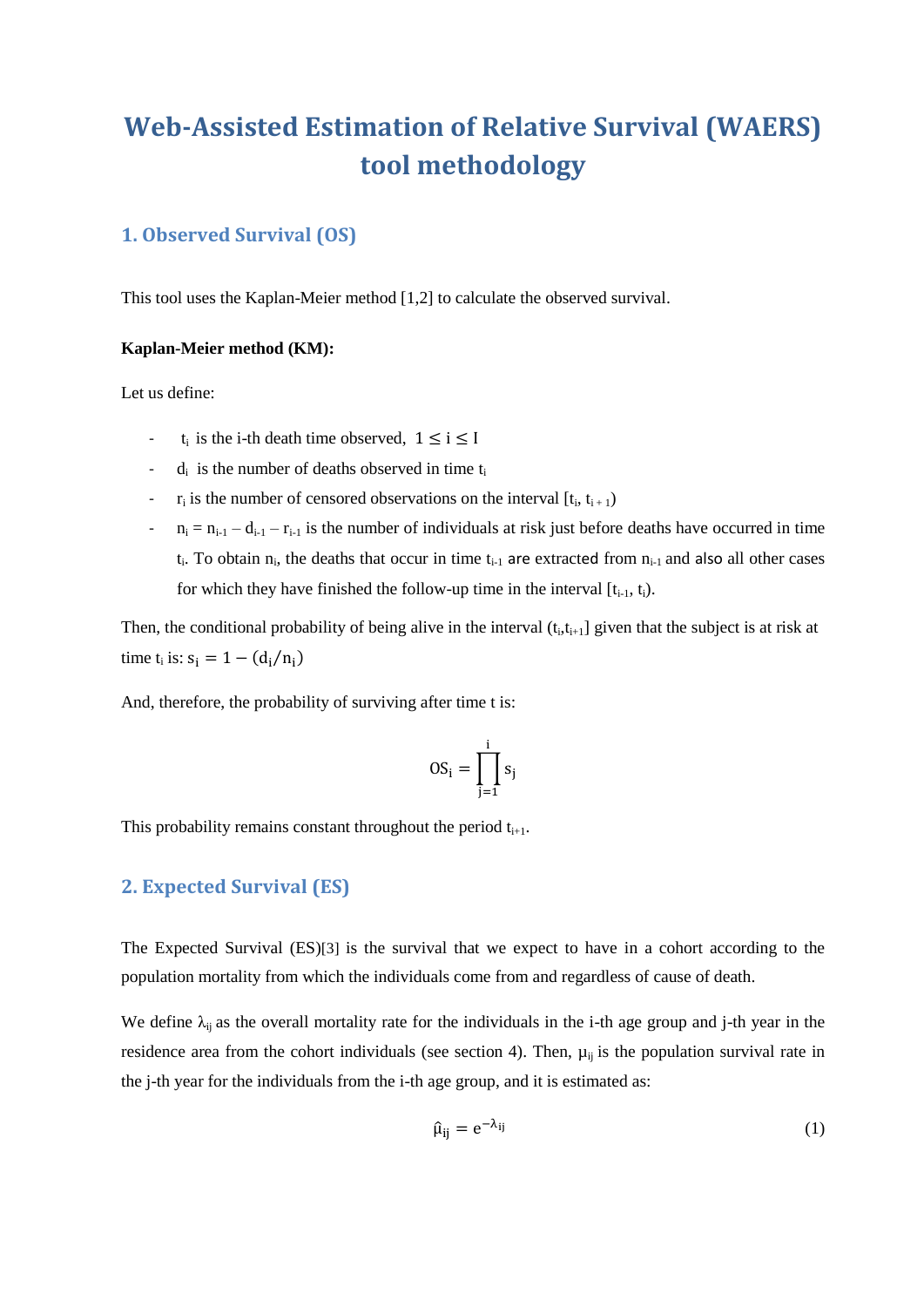Once the survival rates are determined, these are applied at the cohort. From the above formula, ES are calculated by Hakulien method[4].

#### **Hakulinen Method:**

Hakulinen Method, also called long-term[3,5], estimates ES by using a similar estimator to KM but considering censorships. The main concept is that the number of individuals at risk for each interval is calculated taking into account the expected number of dropouts during that time.

Let us define:

- $r_i$ : the number of individuals at risk in time  $t_i$
- ∙ r<sub>i</sub><sup>\*</sup>: the estimator of the number of individuals at risk. It is calculated as the sum of population survival rates (formula 1) from each risk individuals  $(r_i)$ .

Finally, the ES estimator by Hakulinen method is calculated as:

$$
ES(t_i) = \prod_{\forall j \mid t_j \le t_i} \left( 1 - \frac{d_j^*}{\left(r_j^* - \frac{1}{2}w_j\right)} \right)
$$

Where:

- $d_i^*$  is the expected number of deaths:  $d_i^* = r_i r_i^*$
- $w_i$  is the time interval (range)
- The expected number of dropouts in the interval  $w_i$  is calculated applying a correction to the sum of population survival rates (1) from the risk individuals in this interval whose follow up doesn't exceed this interval.

## **3. Relative Survival (RS)**

The relative survival (RS)[1,3] is interpreted as the proportion of individuals that has survived under the hypothesis that the illness of study was the unique and possible cause of death. For the calculation of RS it is necessary the calculation of OS and ES and it is calculated as:

$$
RS = \frac{OS}{ES}
$$

Considering that RS is a ratio, we could obtain higher values than 1, meaning the study individuals' survival is higher than the reference general population.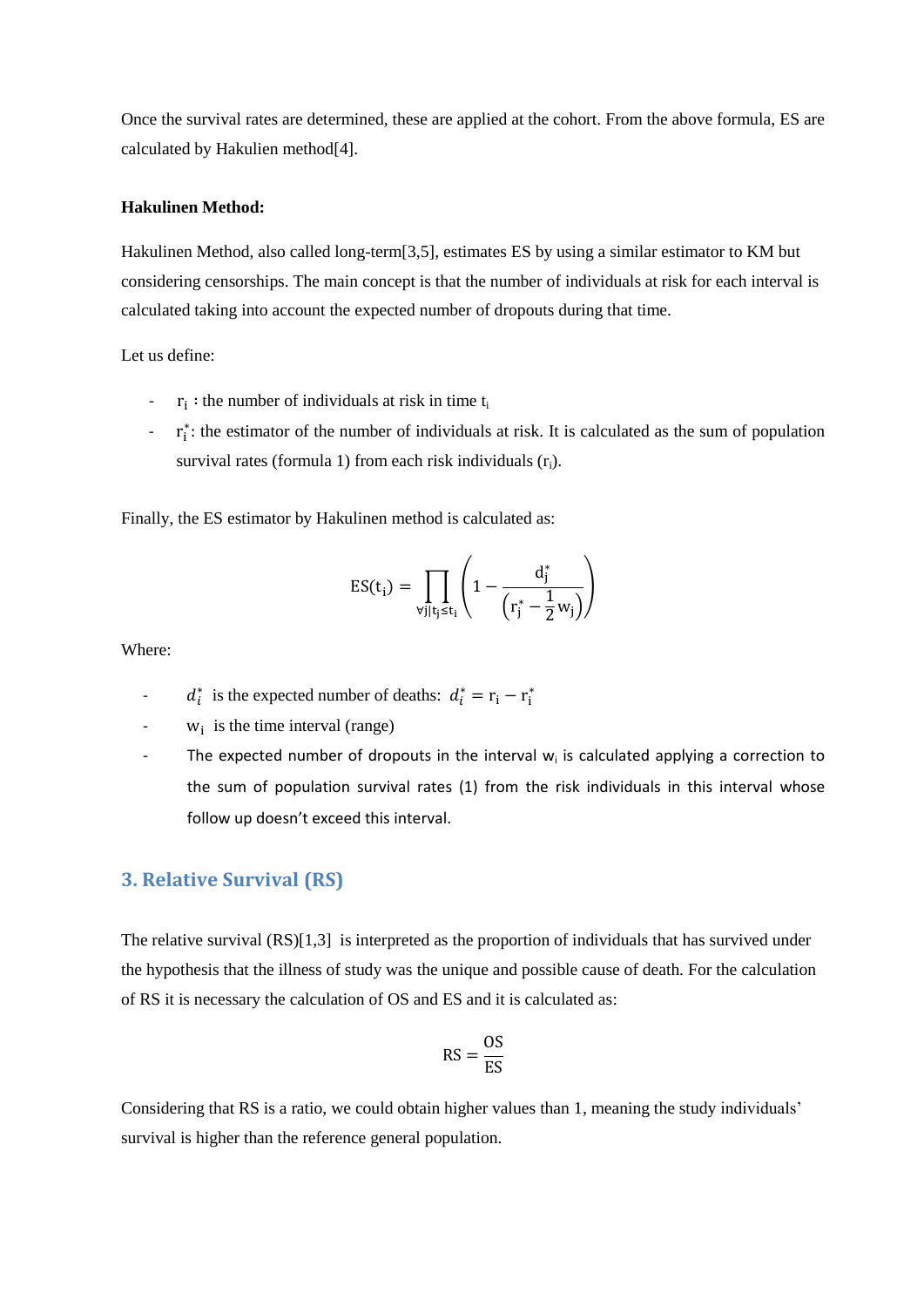### **Confidence interval for RS(ti):**

First, the variance of  $OS(t_i)$  is calculated, then, considering its lower and upper limit and  $ES(t_i)$  as a constant,  $RS(t_i)$  is calculated .

Applying the Greenwood formula $[6,7]$ , the  $OS(t_i)$  variance is approximated as:

$$
Var[OS(t_i)] \approx [OS(t_i)]^2 \sum_{j=1}^{i} \left( \frac{d_j}{n_j(n_j - d_j)} \right)
$$

Where *j* indicates all the previous events in the time (or intervals) until the "*i*" moment, d is the number of deaths in each moment and n is the number of individuals at risk in each moment. So, the standard error is:

$$
EE[OS(t_i)] \approx OS(t_i) \sqrt{\sum_{j=1}^{i} \left( \frac{d_j}{n_j(n_j - d_j)} \right)}
$$

Thus, the 95% confidence interval for the OS in the  $t_i$  time is:

$$
LL(OS(t_i)) = OS(t_i) - 1.96 \times EE[OS(t_i)] \quad ; \quad UL(OS(t_i)) = OS(t_i) + 1.96 \times EE[OS(t_i)]
$$

And considering  $ES(t_i)$  as a constant, the  $RS(t_i)$  95% confidence interval is obtained as:

$$
LL(RS(t_i)) = \frac{LL(OS(t_i))}{ES(t_i)} \qquad ; \qquad UL(RS(t_i)) = \frac{UL(OS(t_i))}{ES(t_i)}
$$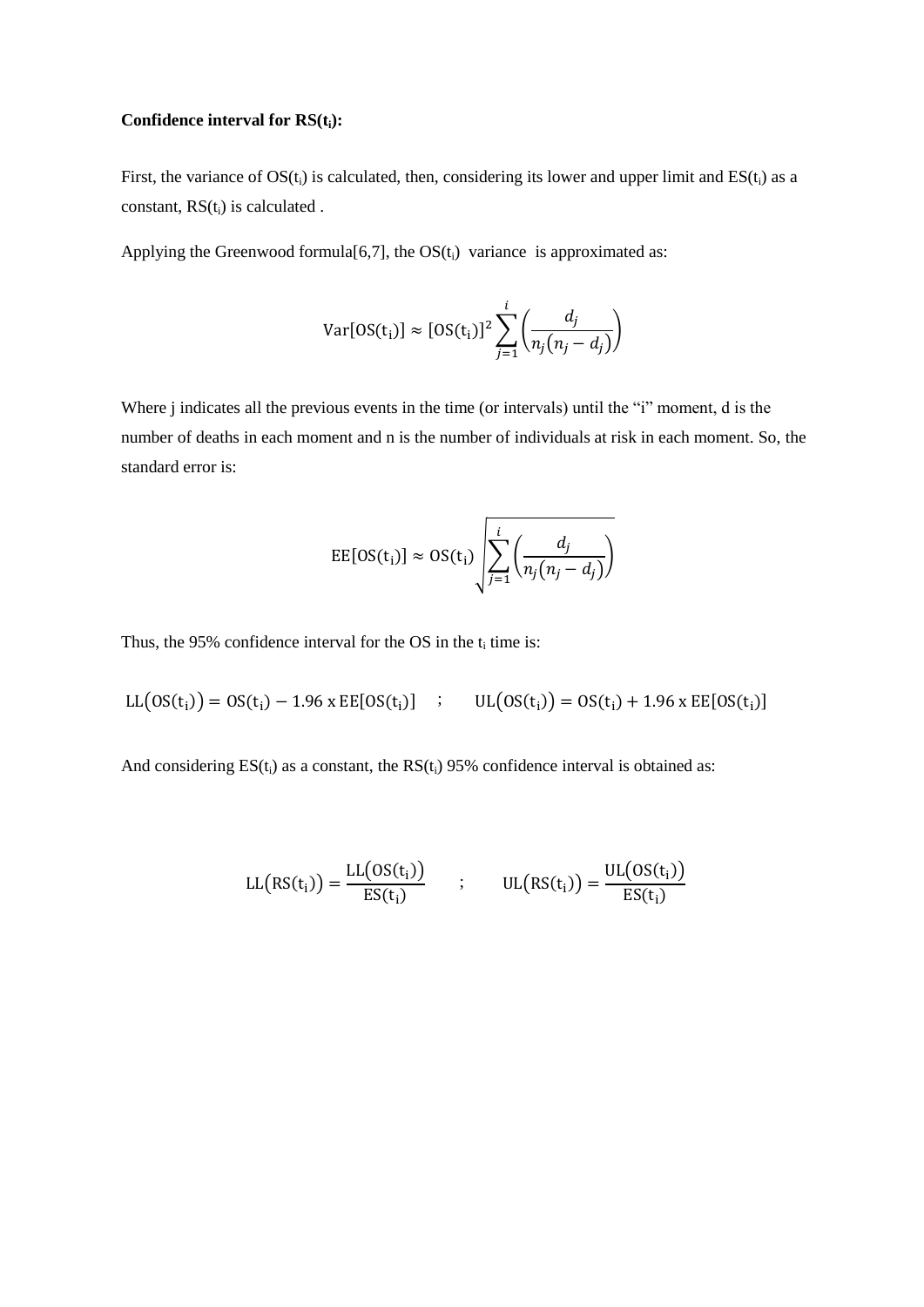# **4. Information sources to calculate mortality rates**

Specific rates by age group and year from the area you want to evaluate are needed to calculate the ES This tool provides specific rates for the autonomous communities and provinces of Spain, as well as for whole Spain.

The national WAERS is updated based on data from the *Instituto Nacional de Estadística* (INE) available from<http://www.ine.es/> . The last updated of WAERS contains mortality specific rates from 1991 to 2013 by 21age groups (0-1 year, 1-4 years, …, 90-94 years, >95 years).

The information is processed by R free software to obtain a file structure to be included in the WAERS tool. The user only has to select the population area of which wants to calculate the relative survival.